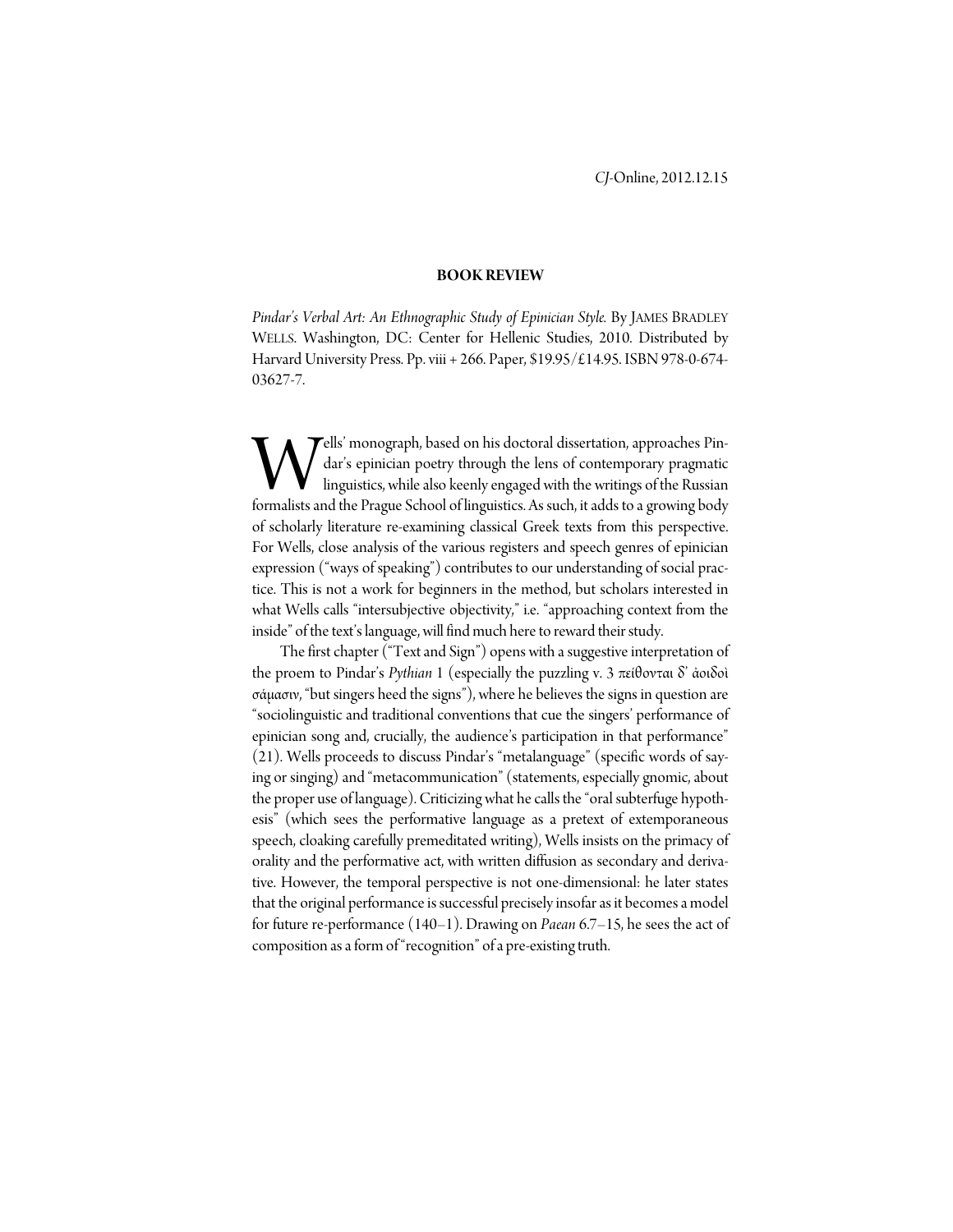## 2 THOMAS K. HUBBARD

 Some might criticize these assumptions as bending Pindar's communication to an essentially Platonic theory of language, thus subject to Derrida's critique of the "metaphysics of presence." I would prefer to call attention to the ambiguities and tensions of Pindar's disseminated text as it is refracted through multiple audiences and focal points of reception long after the initial performance, music, and dance are forgotten. I am also unsure that the success of an initial performance necessarily has any connection to re-performances, which may be adapted to different music, may be monodic rather than choral, and may appeal to spectators with a different ideological apparatus. Is a premiere performance always the "model" for re-performances? I recall being present when the Deutsche Oper in 2003 revived Mozart's long-unperformed *Idomeneo*, only to have the General Director booed and hissed at the end, because of the production's perceived impiety toward some traditional religious icons. The premiere's success was at best ambiguous, but the production gained popularity and was later replicated in multiple cities. People with certain religious sensitivities were cautioned not to go, so later audiences were more receptive.

 Chapter 2 ("*Epinikion* as Event") begins by observing that the predominantly Doric and secondarily Aeolic dialect and meters encode oral performance (51–2). But I wonder whether the Aeolic element does not also point to the possibility of monodic re-performance more in the style of Sappho and Alcaeus? The chapter goes on to list several "performance keys," including parallelism, repetition, rhetorical formulae, appeals to tradition, and disclaimers (e.g. break-off formulae), all of which enable the audience to "evaluate and interpret *epinikion* in terms of the art form's idiomatic, connotative meaning" (59–60), which Wells sees as firmly embedded in actual performance.

 Chapter 3 applies the linguist Dell Hymes' concept of "ways of speaking" to epinician poetry by identifying several micro-genres within its ambit: gnomes, lyric (i.e. self-reflexive passages), *angelia* (the victory announcement), and mythical narrative. Various examples of these are analyzed with respect to six defining linguistic categories: speaker, addressee, speech object (i.e. theme), speech plan (i.e. perlocutionary force), spatial dimension, and temporal dimension (i.e. past, present, or future). Chapter 4 focuses on one specific way of speaking common in epinician, namely prayer. The chapter is grounded in a useful semantic discussion of Pindar's various words for prayer. I am not, however, persuaded by the author's argument for *euchos* ("vaunt") as a self-reflexive reference to the epinician performance itself (93): its connection to prayer is rather as the accomplishment of what an athlete has prayed for. Wells fails to observe that Pindar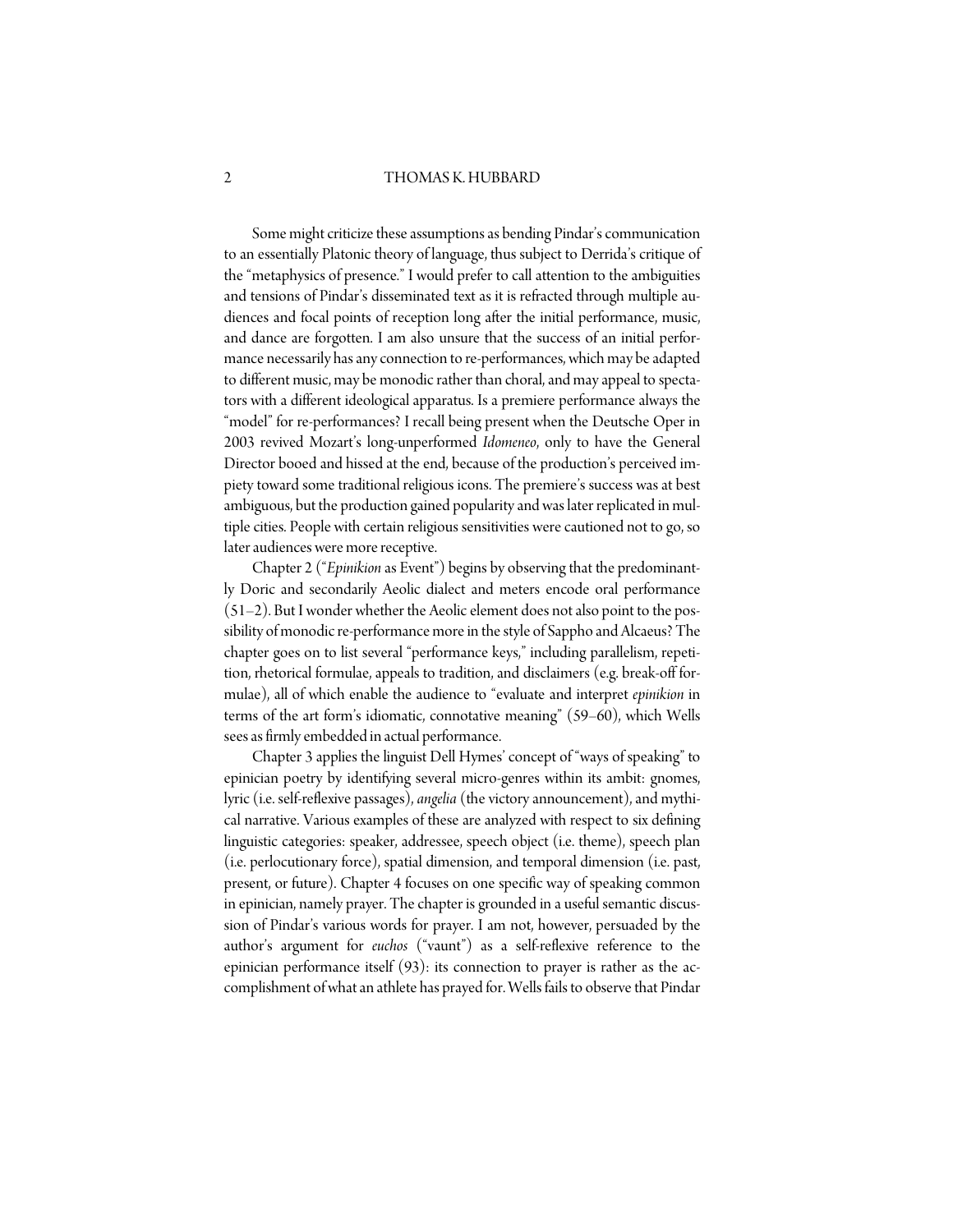## REVIEW OF WELLS 3

uses the verb *euchomai* ("vaunt") especially in contexts of claim to a divine patrimony (see *O*. 7.23, *P*. 4.97) and thus a special access to a god.

 Chapter 5 ("Novelistic Features of Epinician Style") is perhaps the book's most adventurous, applying Bakhtin's insights about the novel to the analysis of epinician *polyglossia.* However, I am not persuaded that a theory developed with regard to a nineteenth-century literary construct transfers that well. Generic interpenetration has always been a feature of Greek literature from the time of epic (with its distinctive linguistic and metrical registers for speech vs. narrative, not to mention the multiple micro-genres within both) to the familiar Hellenistic *Kreuzung der Gattungen.* Wells acknowledges that Bakhtin himself explicitly retreated from applying his approach to poetry, inasmuch as versification imprints a stylistic unity quite different from the variegated diction of the novel. He works around this objection by insisting that epinician combines "high" and "low" categories of verbal art (177). But his attempt to find "low" art in Pindar, based largely on the concept of "parody," does not in my opinion succeed.

 Wells' sole example of Pindaric parody centers upon a rather tendentious interpretation of the term *charis* in Pindar's *Olympian* 1 (159–69). While it is true that the word's semantic range includes a specific application to sexual gratification, nothing codes sexuality as an inherently "low" topic: are *Iliad* 14, Sappho, and Theognis examples of a "low" style? Wells repeatedly invokes "questionable" or "irreverent sexual practices" in the myth of Poseidon and Pelops, but so far as I can see, what he so designates is nothing more than his unjustified assumption that Pelops' prayer to Poseidon for the "loving gifts of Cypris" to yield some *charis*  (vv. 75–6) somehow implies that the grown-up Pelops now demands the right to become an *erastês* to Poseidon in the role of a subordinate *erômenos.* This is certainly a novel interpretation of the passage, but it is grounded on nothing: *charis*  implies a reciprocal relationship, in which Pelops has granted sexual favors (the "loving gifts of Cypris") in return for some benefit he should receive from his older lover (parallel to the love-gifts of Greek vase painting, the pedagogical mentorship offered by Theognis, or the consolatory wisdom Sappho gives her younger companions). Wells would have benefited here from Bonnie MacLachlan's excellent *The Age of Grace* (Princeton, 1993), which does not appear in his bibliography.

 These criticisms of detail notwithstanding, Wells has produced an original and challenging monograph that updates our understanding of Pindar's style and generic building-blocks with the insights of an increasingly influential sociolin